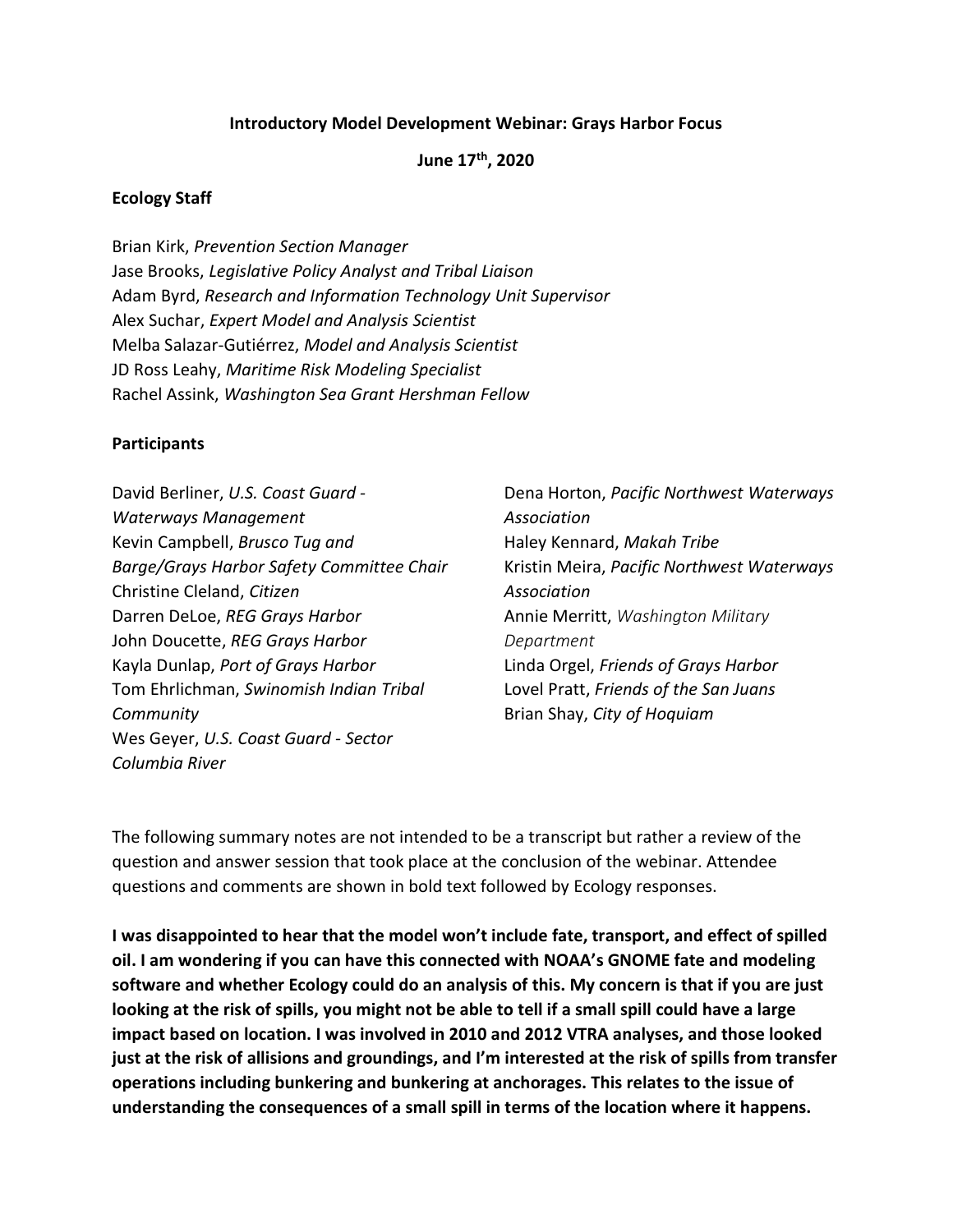When people quote from VTRA, they tend to focus on the low probability of a large spill, but not on the probability of small spills. Even though a small spill likely wouldn't be as significant, it could still be significant in sensitive areas. And there are possibly areas where a large spill would be less significant than other areas. Including this information would be helpful to better quantify the impact of spills. (Lovel Pratt)

JD Leahy: Regarding transfer spills, so far we have been thinking a lot about how to model particularly challenging components like the dynamic movement of vessels, so we haven't done a lot of thinking how to represent transfer spills. However, we haven't made any decisions about excluding any type of spill, so we look forward to continuing that conversation. Regarding the GNOME model, accurately modeling fate and transport is a big lift, and this is an interesting suggestion of looking at ways we can utilize existing work.

I do want to clarify that we are primarily going to be looking at vessel movements and the risk from spills happening, but that doesn't mean we can't characterize spills that could be happening in areas of increased sensitivity.

# In assessing spill risk, doesn't it make sense to identify smaller vessel traffic in addition to your stated large vessels (Cargo, fishing, passenger over 300 tons, tankers, oil barges regardless of size) because these larger vessels would have to maneuver to avoid these concentrations of those smaller vessels? (Tom Ehrlichman)

JD Leahy: The bill requires that we assess the risk of oil spills from covered vessels, so that means we need to characterize the risk of spills coming from those vessels, but that doesn't limit what we can model. We can model the rest of the factors within the waterway, like for instance, smaller vessels. They are certainly a factor in the complexity of the waterway, and we don't plan to limit the modeling just to covered vessels.

### Will the probability analysis compare a baseline to expected increases? (Tom Ehrlichman)

Alex Suchar: The idea of an increase in traffic represents a type of scenario. The model will be capable of assessing the increases in traffic. How exactly we do that – like by comparing a baseline with scenarios, remains to be seen. This is definitely something that we are taking into consideration in the construction of the model.

In determining the probability that a vessel will collide with another vessel, or leak or sink, will you also be weighing geographic areas where those collisions or incidents would be more likely to result in leaks or spills, or result in spills of greater magnitude? This seems important for the current rulemaking effort, as well as your hope to use this model as a template for future work. (Tom Ehrlichman)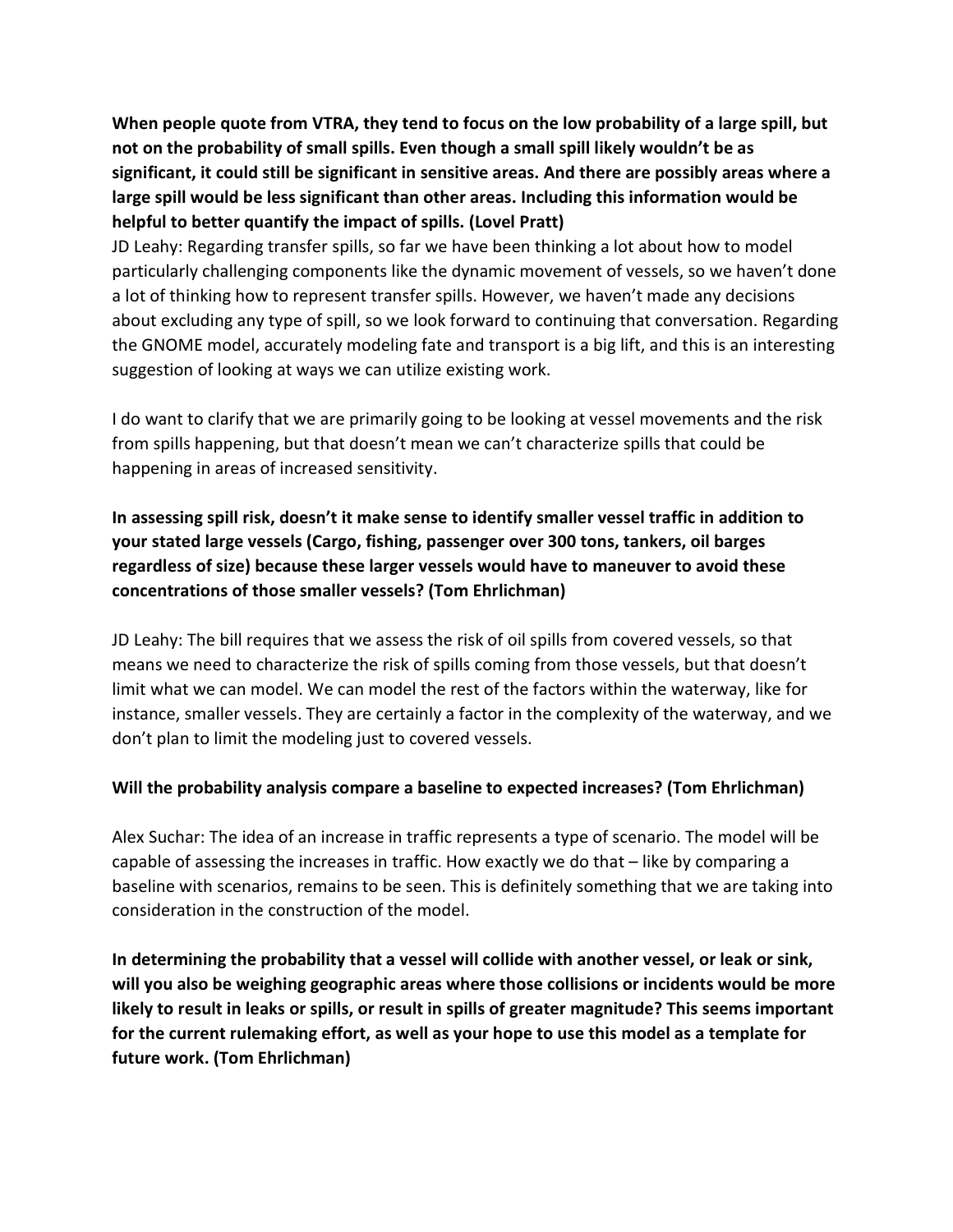JD Leahy: We are keeping an open mind to the factors that we might consider. Both those that could affect the probability of an incident occurring, and then similarly, the factors that might affect the size of a spill. If there are geographic factors that might result in a larger spill, then we would want to look at incorporating those.

The Swinomish and other Coast Salish Tribes have been actively engaged in spill risk analysis ever since VTRA. We participated in the October forums, and we greatly appreciate the opportunity to participate today. From our perspective, there is a structural problem inherent is vessel risk assessments that's never been addressed head on. You and others call this type of analysis a risk analysis, but I don't think any of us disagree that a risk analysis includes two key components, probability and consequence. You see this in SEPA, NEPA, and all over. You have to look at both the likelihood of it happening and the severity. An oil spill on the water represents something that has a terrible consequence. What I want to see is that we stop calling this a risk analysis. This is a probability analysis from what you have described. Lovel's comments hit on that directly. I know that consequence analysis is a huge lift, but it is the crux of risk analysis. If we are not looking at consequence, then we aren't providing an analysis of the effect on natural resources. This is particularly important from our perspective, as these are the natural resources the tribes have depended on for thousands of years. If you could acknowledge this, and frame this in that light, that would help us be freer in getting involved in the nuts and bolts of the model. (Tom Ehrlichman)

JD Leahy: This is a great time to point out these types of concerns, as we are still early in the process and while we still haven't baked in to many things to the model structure. I don't think that it's right to characterize the model as just a probability model, because when you look at different sizes of spills that's a way of looking at consequence. Within risk modeling, there are a number of different ways to look at consequence. What I hear you getting at is a broader definition of consequence that includes not only economic, but also cultural or ecological consequences. The question of how we establish a risk factor that is some combination of probability and consequence, and how we frame consequences as part of that, is deeply important. Right now we are looking framing severity in terms of just spill size, but we have heard several comments about this and will continue to look at this.

Brian Kirk: We knew as we started this work that how we handle consequences and outcomes would be of high interest. There is still room to continue this conversation as we develop the model. Just want to note for today as we think beyond model development, and the two analyses that we have to conduct first, those will come down to policy discussions once the analysis is done. The role of this team is to build the best model they can and perform analysis and explain results of analysis. The analysis will then inform policy discussions and rule making, which will have to consider things like consequence and costs as well as benefits.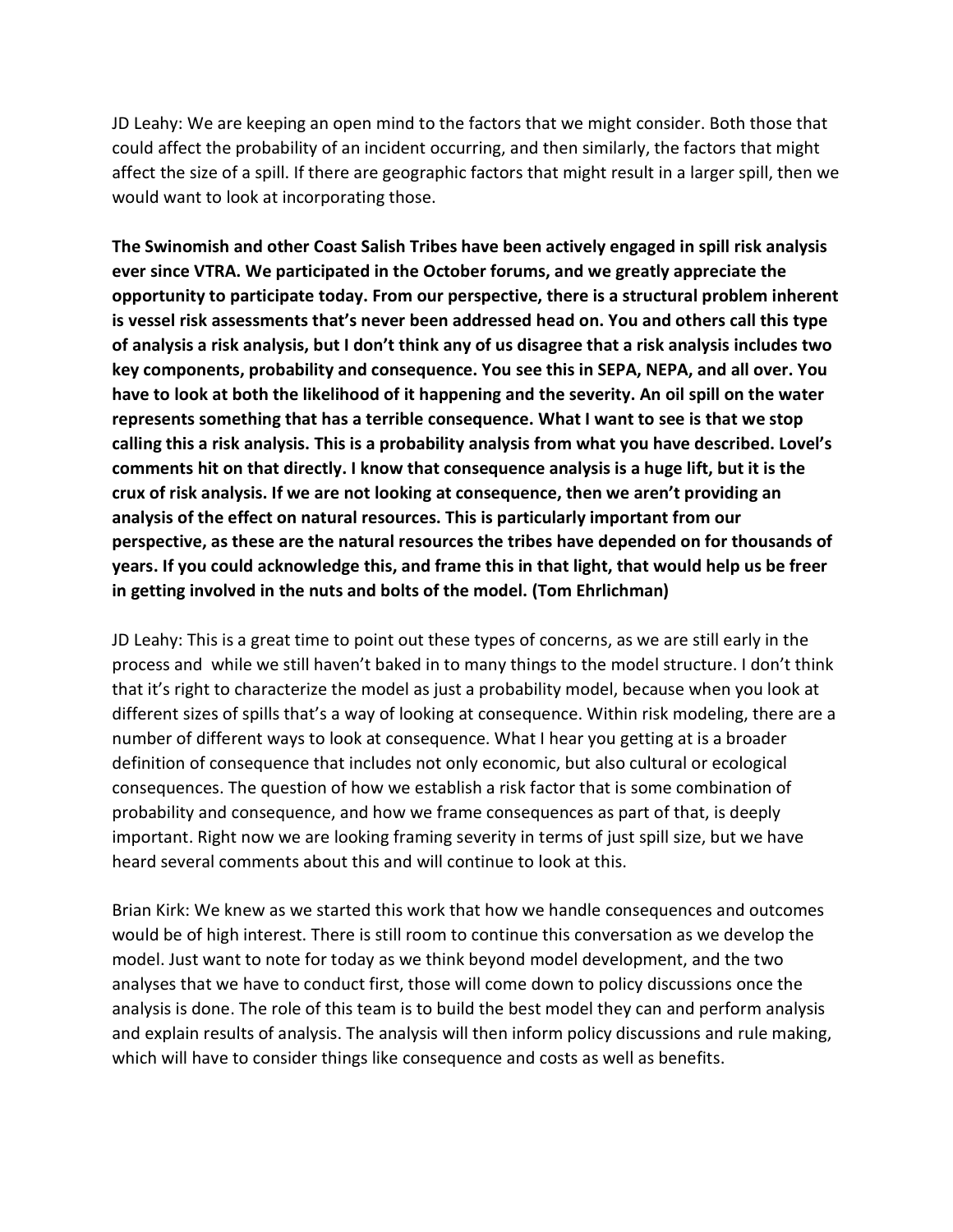Additionally, when thinking about consequence, if we end up feeding the output of the model into a tool like GNOME, the results will accumulate uncertainty. Our model will have a range of uncertainty, and if that information is fed through GNOME that will introduce additional uncertainty. Something to think about as we get to that point in the process is where you want to draw the line to really focus on the important factors to consider. This is a conversation that we intend to continue throughout the model development process.

# Will the model include the time vessels spend over sandy vs. rocky bottoms? I.e. where an incident happens? (Wes Geyer)

JD Leahy: We envision a component of the model that allows us to estimate oil outflow. If we are looking at an incident like a grounding, we would include the factors that are relevant to that, which include what you describe – the bottom characteristics and other factors like the location of the fuel tanks.

# Will the model look at the keel laid date for vessels? Will it look at a complete constructive loss of all fuel and cargo, or just probability of what may be released in an average spill? (Wes Geyer)

JD Leahy: I don't think we'll be looking at the probability of an average spill. We will be running a large number of simulations to look at the distribution of different sizes of spills based on different possible accidents.

Alex Suchar: The model will show if a vessel is involved in an accident, will it actually spill any oil and how much oil will it spill. We won't look at constructive loss of vessel or cargo, at this point we are only interested in the amount of oil spilled to water, and the location of the spill. There are a lot of different ways that would could do this. We could have a mechanistic model where we actually look at what might happen when to ships hit each other – and look at factors like the velocity of vessels, angle of collision, type of hull, etc. Or we could take a simpler approach and look at this from a probabilistic point of view. In a few months, we'll have a few outreach meetings that will look at this component in more detail and possible approaches.

This definitely plays a big difference. You could have a vessels can run aground with 2,000,000 barrels of product and not a single drop will make it into the water if it's sandy bottom. However, if a vessel is t-boned by another vessel you could have multiple tank ruptures, and you could have the entire cargo be lost, or only one or two tanks be ruptured. Are you going to quantify or model what amount of product might be making it to the water? (Wes Geyer)

JD Leahy: Short answer is yes, all incidents are different and some may result in an oil spill and some may not. We will want to look at the characteristics of the accident, and characteristics of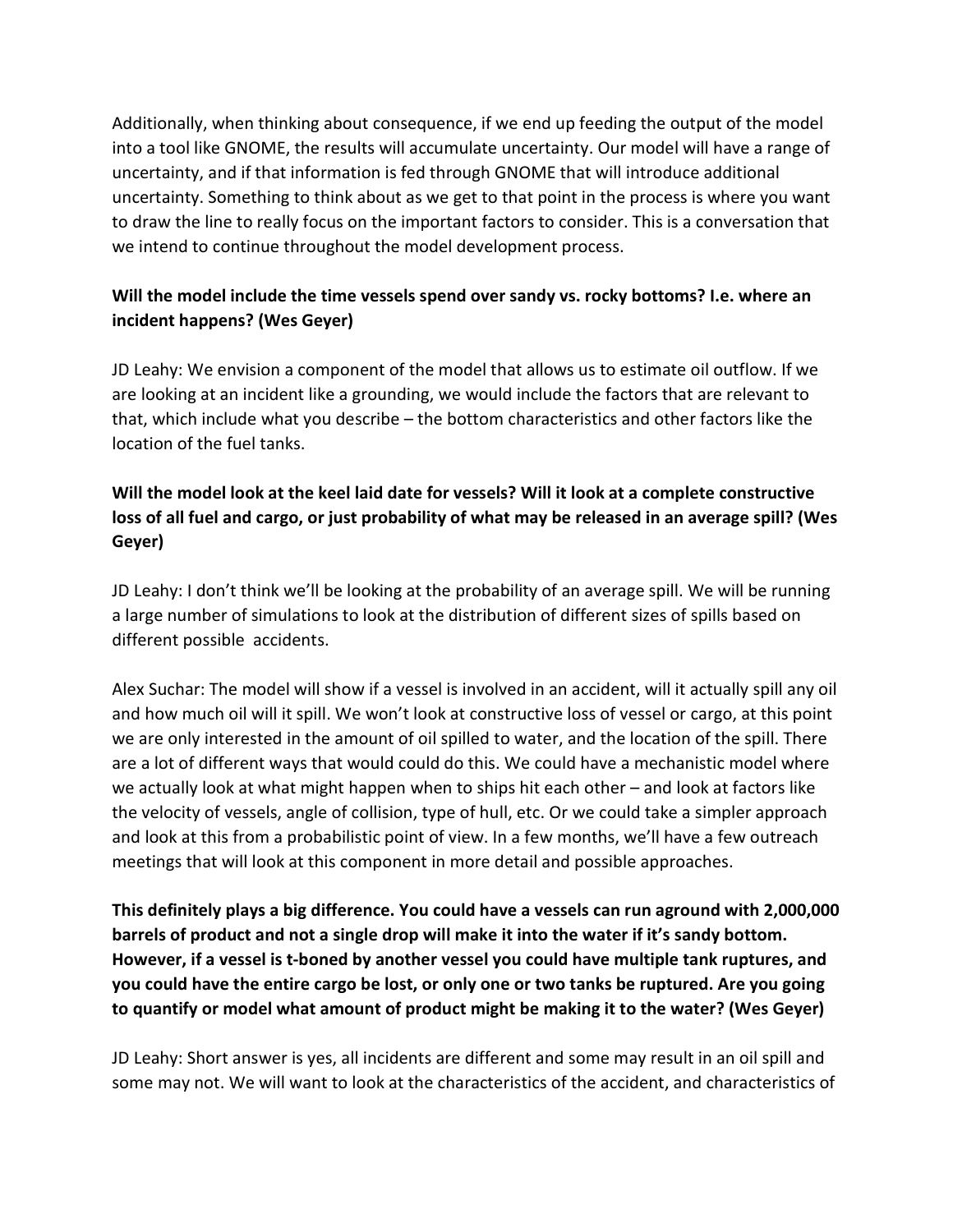the vessel, including vessel specifics like double hulls and protected fuel tanks. These are all things we want to consider to model as accurately as we can.

If it appears that analysis outside of the Salish Sea is needed to ensure the model is valid to waters outside of the Salish Sea, how will that additional analysis be done? If it seems like what you are analyzing in Salish Sea might not align with the geographical differences that you might find on the Columbia River or in Grays Harbor, how would you go about getting additional data for outside the Salish Sea to make sure it's valid for those areas? (Dena Horton)

JD Leahy: Our goal is to make sure that the model is generally applicable, while also making sure it can be used to answer these first two analysis questions. The Columbia and Snake Rivers are very different operating environments compared to the Salish Sea. If we need to do analysis on the rivers, then we will need to be working together and having conversations about how to do that accurately. We aren't expecting the model to immediately fit into all areas, we'll have to adjust and improve it over time.

# Gnome is a modeling program that was very helpful in demonstrating the seriousness of an oil spill in Grays Harbor. Will the new data collection be compatible with the modeling of Gnome or similar projects? (Linda Orgel)

JD Leahy: We haven't selected a specific output strategy for our model. This is still open to discussion.

Adam Byrd: I want to unambiguously acknowledge that consequence is part of risk. We are definitely aware of that, and have been since the beginning. Early on we realized fate modeling is a separate endeavor all on its own, and we can't do a good faith effort on that. Lots of great work on fate modeling is being done, including at the University of Washington, University of British Columbia, and Pacific Northwest National Laboratories. Our general idea is that we are trying to create a tool that will be used for a variety of applications later. Certainly one of those is fate modeling and building a tool that's compatible with fate modeling applications is part of the goal.

# The facility on your map in Grays Harbor produces biodiesel. Ecology treats that just the same as Crude oil. Is there a way that Ecology can show that facility differently so individuals don't get confused that there is crude oil going in and out of Grays Harbor? (Brian Shay)

Brian Kirk: I'll bring up your concerns with Ty Keltner, our communications manager. For those that have seen Ecology products in the past, we do like to have a standard way to show oil movement. I will pass these comments along, so we can figure out if there is a better way to show that facility.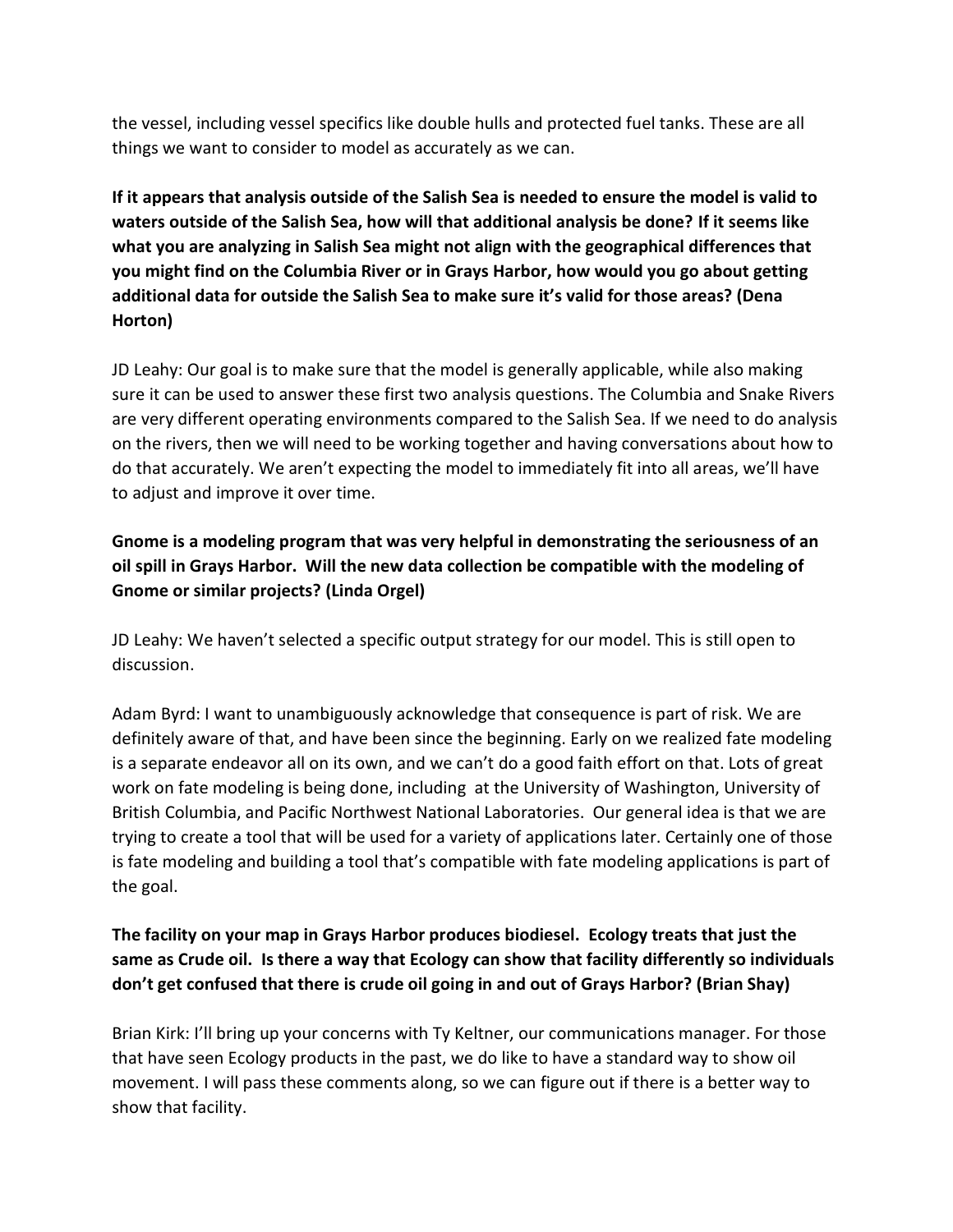When doing VTRA there wasn't the naval architectural data that was required to evaluate what would happen with LPG and LNG carriers. I would be interested in seeing what would happen in an accident with these ships. I hope this model will look at the consequences of the risk of fire and explosions, as well as an oil spill.

Other vessels were substituted for the LNG vessels because they didn't have data for LNG carriers. At least they could model something. Even if LNG carrier isn't carrying fuel, they can still hit a ship and then what happens to that ship? I hope you at least have a placeholder if you can't accurately model those ships at this time, that you would use some kind of substitute to model them. (Lovel Pratt)

JD Leahy: From my perspective as a mariner, those types of consequences are all very important to me. In my history of looking at maritime safety and risk analysis, those were always part of the puzzle. However, we are guided by legislative direction which is to look at oil spill risk. With that in mind, I don't think we will be specifically be modeling fire and explosions.

Brian Kirk: The legislative direction of the Ecology Spills Program is to focus on oil spill risk. If LNG/LPG ships are being fueled by oil then that certainly includes them as potential sources of oil spill risk. One of our guiding principles in model development is try to not preclude future work. We want the model to be flexible enough to incorporate different vessel designs, and if there is some future need for the State of Washington to do some more in depth modeling around LPG/LNG, then this model might be able to be part of that analysis. This highlights two of the benefits of starting this new process and having a risk model that is a public model. The first benefit is that it allows an open discussion like the one we are having today and we will continue to have. The second is that we are building a new model from the ground up, and we don't have to come up with patch solutions for issues that we know are out there. We don't have to substitute one kind of vessel for another because we are dealing with the legacy of the model and data.

Question relating to the effectiveness analysis of an ERTV in San Juan Island. I am curious if San Juan County proceeds with securing funding for that work sooner than Ecology is required to provide that analysis, would you still conduct that analysis or would you be able to utilize resources spent on that to provide a more robust model or redirect those resources elsewhere? (Lovel Pratt)

Brian Kirk: For the tug analysis, we would have to look at what the plans might be and see what the analysis was going to be. That work could certainly inform the work that Ecology does. As a practical matter, even if San Juan County delivered the perfect analysis, we have still been assigned a task by the legislature and we'd still be obligated to continue working on it unless we got new direction from the legislature.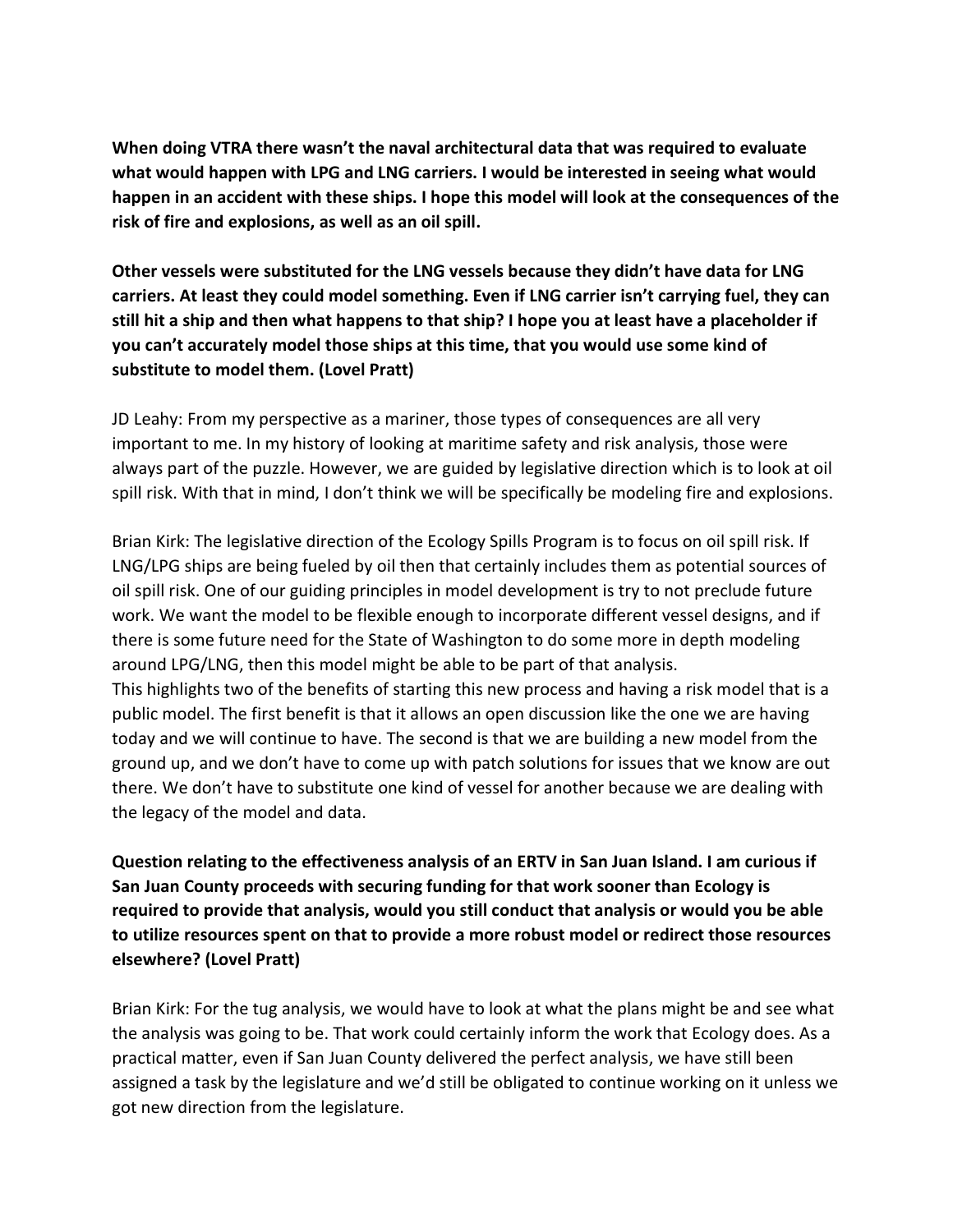### Is this project at risk of being cut due to the budget crisis the state is facing? Do you have any indication from the governor's office on this? (Lovel Pratt)

Brian Kirk: We are sure there are going to be impacts to the Spills Program, but we don't necessarily know how it will impact specific projects. New state revenue projections are due to come out today. It will take time for the agency to assess the impacts. Just like everyone is having to re-look at their financial situation, the State of Washington and Ecology will be doing the same. The State legislature has a history of being very interested in spill prevention and understanding risk of oil spills to State waters, and we certainly expect that interest to continue.

### Will the Grays Harbor modeling tie into the Salish Sea model, showing trips into and out of the Salish Sea? (Tom Ehrlichman)

JD Leahy: At this point we're focused on developing a framework for the modeling. We can use different data or different geographic areas or different waterway specific adjustments as needed in different areas. We want to build the underlying structure, that we can use to look at different areas.

### I'm assuming that the bunkering vessel traffic between Grays Harbor and the Salish Sea will be included in the Salish Sea analyses. Please confirm. (Lovel Pratt)

JD Leahy: Vessel traffic within Salish Sea will be part of the Salish Sea analysis. Don't know how far offshore we will go out, but once a vessel is in the Salish Sea it's included in the model

Brian Kirk: There are some vessels that call on Grays Harbor but come up to Port Angeles just to bunker. Vessel movements that are evident in the historical AIS data will be included in the model. We are aware of this behavior and will include this pattern in the modeling.

### What is the time range for the AIS data you will use? (Tom Ehrlichman)

JD Leahy: Not necessarily decided yet, still needs to be discussed. Right now looking at range of last 5 years or so, but want to have a strong rational for what we decide.

#### Will you include 2019 AIS data? (Lovel Pratt)

Adam Byrd: We don't have 2019 data yet, but we'll be talking about this later. We probably will, but haven't made any decisions yet.